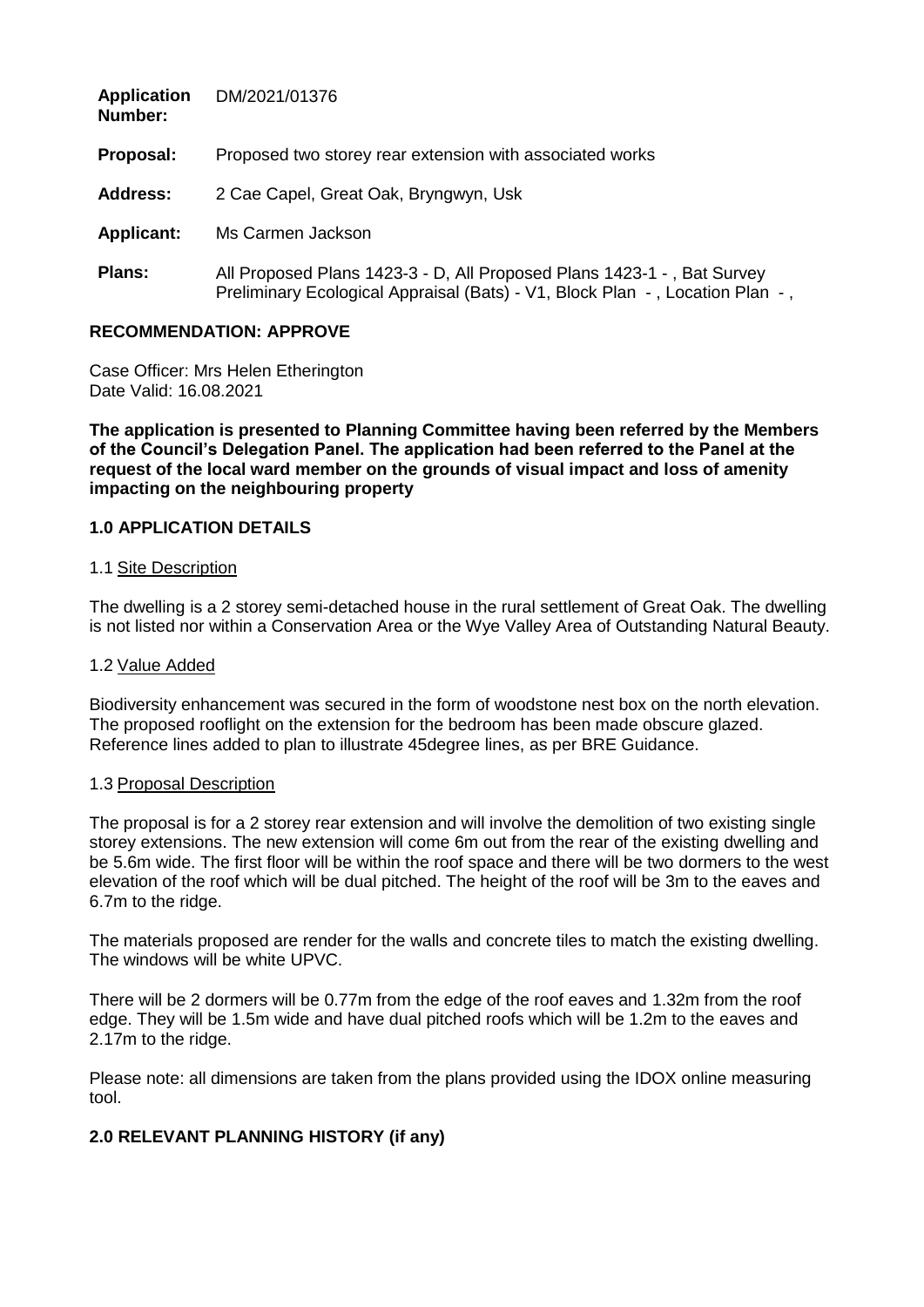| <b>Reference</b><br><b>Number</b> | <b>Description</b>                                                                                                   | <b>Decision</b>          | <b>Decision Date</b> |
|-----------------------------------|----------------------------------------------------------------------------------------------------------------------|--------------------------|----------------------|
| DM/2021/01376                     | Proposed two storey rear extension<br>with associated works                                                          | Pending<br>Consideration |                      |
| 13689                             | Overhead Telegraphic Lines<br>APP TYP 08 = Deemed Permission<br>DEV TYP $09 = Power$ Lines<br>MAP REF = 338619209801 |                          | 12.11.1980           |

# **3.0 LOCAL DEVELOPMENT PLAN POLICIES**

### **Strategic Policies**

S13 LDP Landscape, Green Infrastructure and the Natural Environment S16 LDP Transport S17 LDP Place Making and Design

### **Development Management Policies**

DES1 LDP General Design Considerations EP1 LDP Amenity and Environmental Protection NE1 LDP Nature Conservation and Development MV1 LDP Proposed Developments and Highway Considerations

### **4.0 NATIONAL PLANNING POLICY**

### **Future Wales - the national plan 2040**

Future Wales is the national development framework, setting the direction for development in Wales to 2040. It is a development plan with a strategy for addressing key national priorities through the planning system, including sustaining and developing a vibrant economy, achieving decarbonisation and climate-resilience, developing strong ecosystems and improving the health and well-being of our communities. Future Wales - the national plan 2040 is the national development framework and it is the highest tier plan , setting the direction for development in Wales to 2040. It is a framework which will be built on by Strategic Development Plans at a regional level and Local Development Plans. Planning decisions at every level of the planning system in Wales must be taken in accordance with the development plan as a whole.

### **Planning Policy Wales (PPW) Edition 11**

The primary objective of PPW is to ensure that the planning system contributes towards the delivery of sustainable development and improves the social, economic, environmental and cultural well-being of Wales, as required by the Planning (Wales) Act 2015, the Well-being of Future Generations (Wales) Act 2015 and other key legislation and resultant duties such as the Socio-economic Duty.

A well-functioning planning system is fundamental for sustainable development and achieving sustainable places. PPW promotes action at all levels of the planning process which is conducive to maximising its contribution to the well-being of Wales and its communities.

### **5.0 REPRESENTATIONS**

5.1 Consultation Replies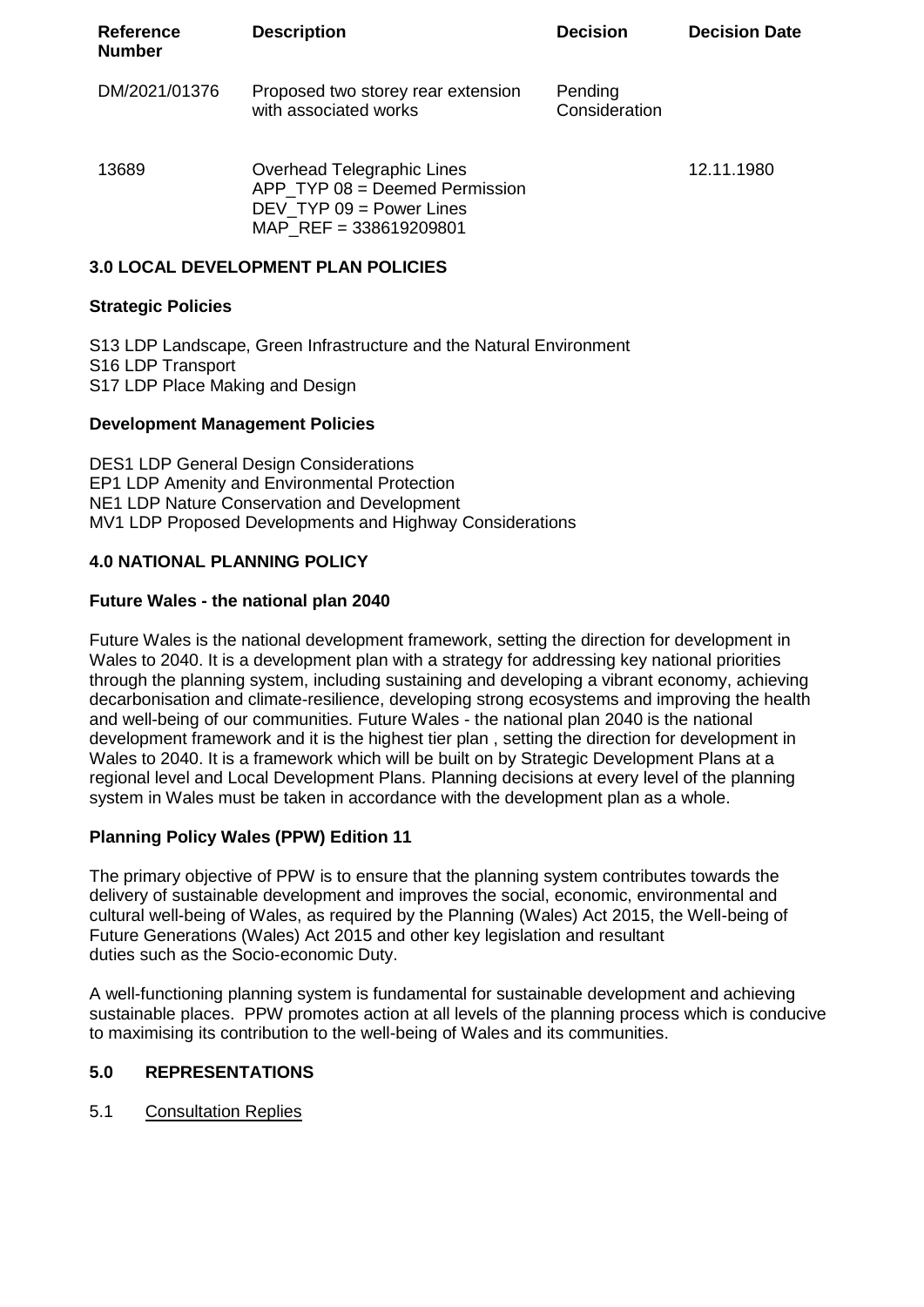**Llanarth Community Council** - have resolved to offer no objections to this application and note the existing extension at No 1 that has set a precedent but would like Monmouthshire County Council to consider the existing regulations regarding light

**MCC Heritage Officer** - The proposal is outside of Llanarth Conservation Area. No adverse heritage comments

**Natural Resources Wales** – Phosphates; we are satisfied that it is unlikely to increase the amount of phosphorus entering the catchment. Therefore, we are satisfied that the proposal is not likely to have a significant effect on the River Usk SAC. Ecology - no bat roost was present, no evidence of bats internally or externally and that no further surveys are required and an NRW licence is deemed not necessary.

**MCC Biodiversity Officer** - no objection subject to conditions - An internal and external inspection of the building was undertaken on 13th August 2019. No evidence was found internally, and no potential roost features were identified externally therefore, the building was assessed as having negligible potential for roosting bats. No vegetation removal has been proposed as part of the extension. If any external lighting is proposed we require the details to include: lighting type, location, positioning (height) and specification, it also needs to ensure dark corridors are maintained for wildlife along the north and west hedgerows.

SEWBReC Search Results - Red alerts for various species of bats and slow worms within 130m of the site.

### 5.2 Neighbour Notification

Objections received from 3 of the neighbouring properties in relation to phosphates, the block plan, character of the extension, overbearing and overlooking impact, the rooflights and removal of permitted development.

Additional comments received from immediate neighbour in relation to loss of light, details of the 45 degree line shown on the revised plans, boundary fence, extension design and extension at no. 1.

Follow up comments received from immediate neighbour in light of draft officer report.

All comments can be read in full online via: [https://planningonline.monmouthshire.gov.uk/online](https://planningonline.monmouthshire.gov.uk/online-applications/applicationDetails.do?activeTab=documents&keyVal=QXPX6QKY00U00)[applications/applicationDetails.do?activeTab=documents&keyVal=QXPX6QKY00U00](https://planningonline.monmouthshire.gov.uk/online-applications/applicationDetails.do?activeTab=documents&keyVal=QXPX6QKY00U00) The response to the issues raised are detailed in paragraph 6.7 below.

### 5.3 Local Member Representations

County Councillor Jones - requested that the application be presented to Delegation Panel on the grounds of visual impact and loss of amenity impacting on the neighbouring property.

# **6.0 EVALUATION**

# **6.1 Good Design/ Place making**

6.1.1 The design of the proposed rear extension is considered acceptable. The extension removes 2 smaller existing extensions however remains subservient to the existing dwelling with a lower roof ridge. The design and materials are in keeping with the existing property and area. Though visible from Box Bush Lane it is deemed that its impact on the street scene is acceptable. There is enough space to the rear of the existing property to accommodate this size extension.

6.1.2 The design of the extension to the dwelling is considered to be in keeping with other similar extensions in the area and will not detract from the appearance of the dwelling in its semi-rural setting. The proposal in accords with criterion (c) of Policy DES1 which requires developments to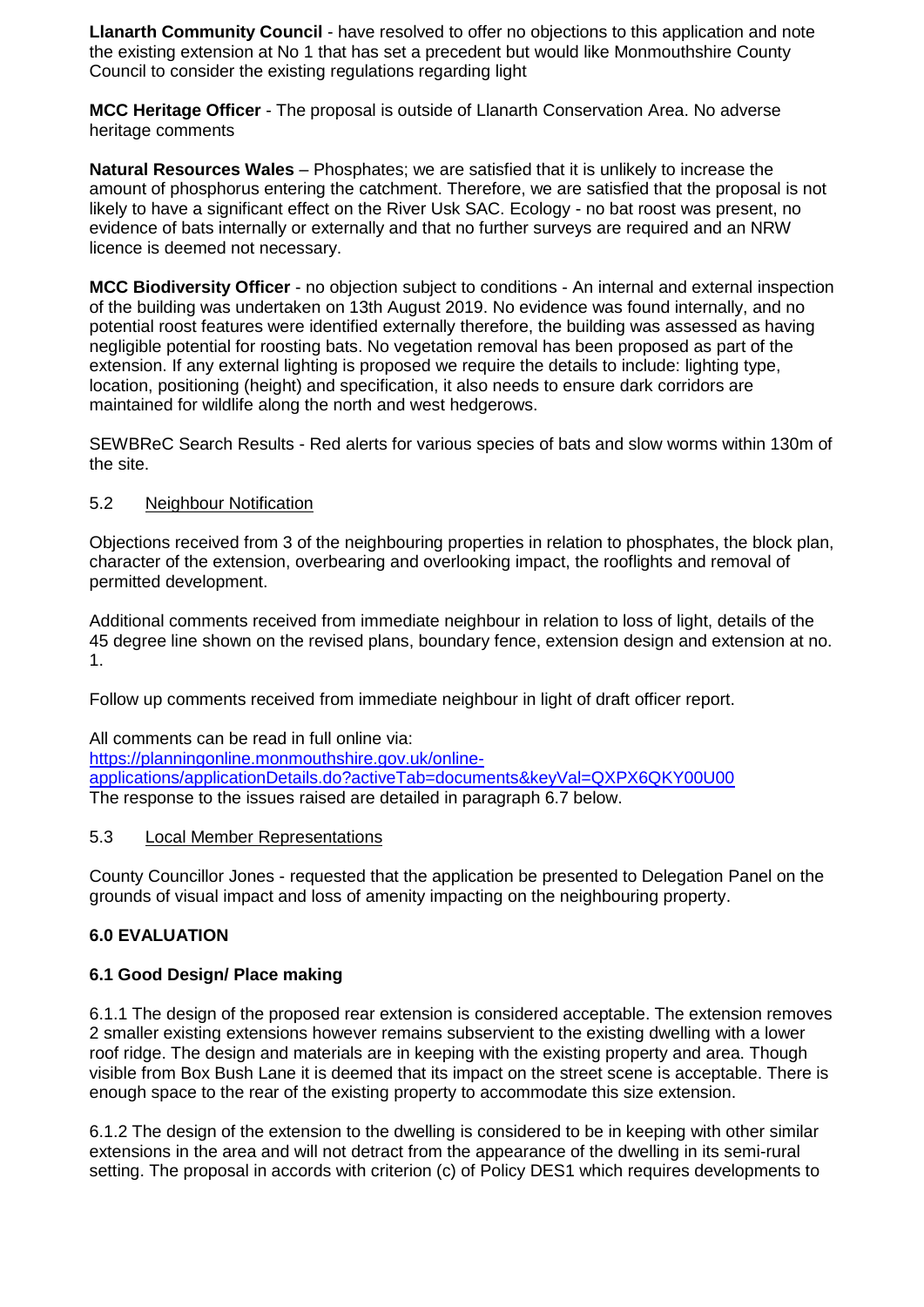respect the existing form, scale, siting, massing, materials and layout of its setting and any neighbouring quality buildings.

### **6.2 Historic Environment**

6.2.1 Not applicable as the dwelling is not listed or within the curtilage of a listed building and there are no site of historic or archaeological significance visible from the site. Though the dwelling is not within the Llanarth Conservation Area it is close to the boundary. The new extension would not have any serious adverse effect on any significant views into or out of the Conservation Area and is therefore compliant with Policy HE1.

### **6.3 Impact on Residential Amenity**

6.3.1 The proposed extension is not considered to have an unacceptable overbearing impact given its scale and form, with the first floor within the dual pitched roof.

6.3.2 The extension incorporates the first floor within the roof space which is in keeping with the original dwelling which also provides its first floor accommodation within the roofspace. In this case the 45 degree line, as shown on the plans, from roof ridge would not adversely affect the amenity of the immediate neighbour (number 4). The 45 degree line from the wall would cause some impact though this would be limited as the wall facing No 4 is only 3m in height with the roof then sloping away. Given this it is felt that the impact from the extension will not be sufficient to adversely affect the amenity of the neighbouring property.

6.3.3 With regards to any loss of natural sunlight on the neighbouring properties it is acknowledged there will be some effect at certain times of the year. However, the proposed extension would be positioned to the North facing rear elevation – owing to this orientation light to this elevation is already limited. Therefore as noted whilst there would be an impact on the adjoining property (No 4), it is not considered that the proposal would fail to maintain reasonable levels of privacy and amenity of occupiers of neighbouring properties

6.3.4 The extension will be 2.8m from the boundary of the neighbouring semi-detached dwelling. The only windows above first floor level will be roof lights which will be at 1.7m above the floor level so any overlooking caused by the rooflights will be minimal. The rooflight window for the bedroom will be obscure glazed and a condition will be added to the consent to ensure this is retained as such. The additional rooflight on the existing roof slope according to the submitted plans will be 1.9m above floor level and over 10m from the rear boundary so no overlooking is anticipated from its installation. The dormer windows on the first floor overlook the road which is obscured from view by a high hedge. There are no windows proposed on the rear elevation of the extension. It is therefore deemed that the proposed extension will not adversely impact the amenity of the area.

# **6.4 Access / Highway Safety**

6.4.1 There are no changes proposed to either the highway or parking at the site therefore the proposal will have no adverse effect on the parking amenity of the area. Whilst the proposed would see one additional bedroom provided it is not considered that this would be likely to create significant and unacceptable additional traffic growth in relation to the capacity of the existing road network and / or fails to provide a safe and easy access for road users will not be permitted. The development would not therefore be in conflict with Policy MV1.

### **6.5 Biodiversity**

6.5.1 The submitted bat survey/ preliminary assessment found no evidence of bats within the building or roof voids. The building was deemed to be well maintained with no potential for bat roosts. Though the survey has not indicated the presence of bats given the site's location an informative to cover if bats are found during buildings works will be added to the consent. In addition a condition restricting the installation of external lighting will also be applied to the consent to safeguard bat foraging routes.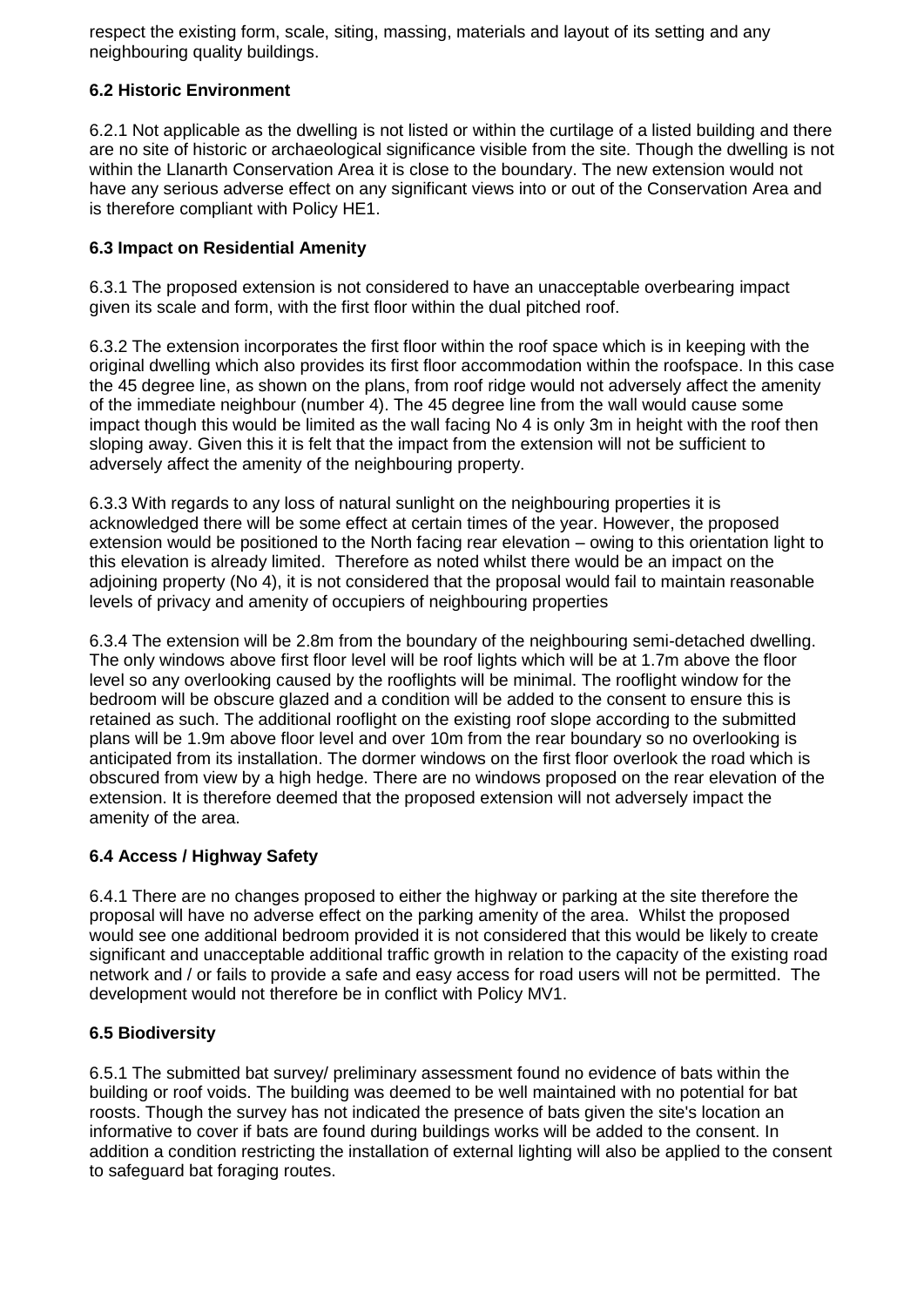6.5.2 An amended elevation plan showing biodiversity enhancement in the form of a woodstone nest box was submitted in order to satisfy the requirement for every development to show some form of biodiversity net benefit. As the proposed Woodstone Barcelona nest box was deemed unsuitable it is recommended that a 1SP Schwegler Sparrow Terrace (or similar long wearing provision) is positioned on the north elevation. The box needs to be positioned high up under the eaves. The installation and retention of these enhancements will be conditioned on the consent.

# **6.6 Wye River and Usk River catchment area**

6.6.1 The proposal does increase the number of toilets and bedrooms by one however the development is unlikely to increase the amount of phosphorus entering the catchment. Therefore, NRW are satisfied that the proposal is not likely to have a significant effect on the River Usk SAC.

# **6.7 Response to the Representations of Third Parties and/or Community/Town Council**

6.7.1 The Community Council supported the application. The representations from the neighbours in relation to phosphates, design and character, neighbour amenity and overlooking have been addressed in the report. The other issues raised were in relation to the application form not being available online and the removal of permitted development. The application form was put online as soon as we received the representation and it is not common practice to remove permitted development from dwellings as a result of a householder extension.

Additional comments were received from the immediate neighbour and those in relation to loss of light, design and character and neighbour amenity have been addressed in the report. The currently installed fence is not part of the proposal being permitted development and therefore not requiring householder planning consent. The extension at 1 Cae Capel though of a different scale has set a precedent that extensions of this type are acceptable.

Summary of actions following neighbour's letter dated 25 October:

- Paragraph 1.2 Value Added - amended word 'line' to 'lines' so it is clearer there are 2 45 degree lines

- Paragraph 1.3 Proposal Description - All dimensions have been double checked and amended as required. A note has been added explaining where the measurements were taken from. - All dimensions that are not shown on the plans were measured using the IDOX Public Access online measuring tool available online via: DM/2021/01376 | Proposed two storey rear extension with associated works. | 2 Cae Capel Great Oak Bryngwyn Usk Monmouthshire NP15 2AQ - Paragraph 5.1 Consultation replies -

Llanarth Community Council - reference to daylight has been added to paragraph 6.3 Heritage - reference to the proximity to the Conservation Area is stated in 6.2 Historic Environment Biodiversity - the lighting condition was omitted in error and has now been added to the report. The Biodiversity Officer has deemed that the report is sufficient to satisfy the necessary Habitat Regulations relating to protected species. No further information or reports are required. Dark corridors will be addressed in the lighting plan if one is required and this will need to be approved by the Local Planning Authority (see condition 5)

- Paragraph 5.2 Neighbour notifications - a note has been added with a web link where the full comments can be viewed.

- Paragraph 6.1 Good Design / Place Making - reference has been added to view of property from Box Bush Lane. Other references to visual impact are addressed in paragraph 6.3 Residential Amenity.

- Paragraph 6.3 Residential Amenity - The reason for the conclusion in the first paragraph is further expanded in paragraphs 6.3.2 onwards. The 50% additional volume guidance is for extensions in the open countryside which come under Policy H6. Great Oak is recognised in the Local Development Plan as a minor village so this policy does not apply. Extensions can therefore be acceptable over 50% volume.

Paragraph 6.3.2 has been amended to remove reference to 'single storey extension'. The 2 'hand drawn' diagrams used in the letter are taken from the Infill Development Supplementary Planning Guidance (Nov 2019) which is for new build residential units however consideration has been given in the report to the 45degree line. In addition the online measuring tool referred to above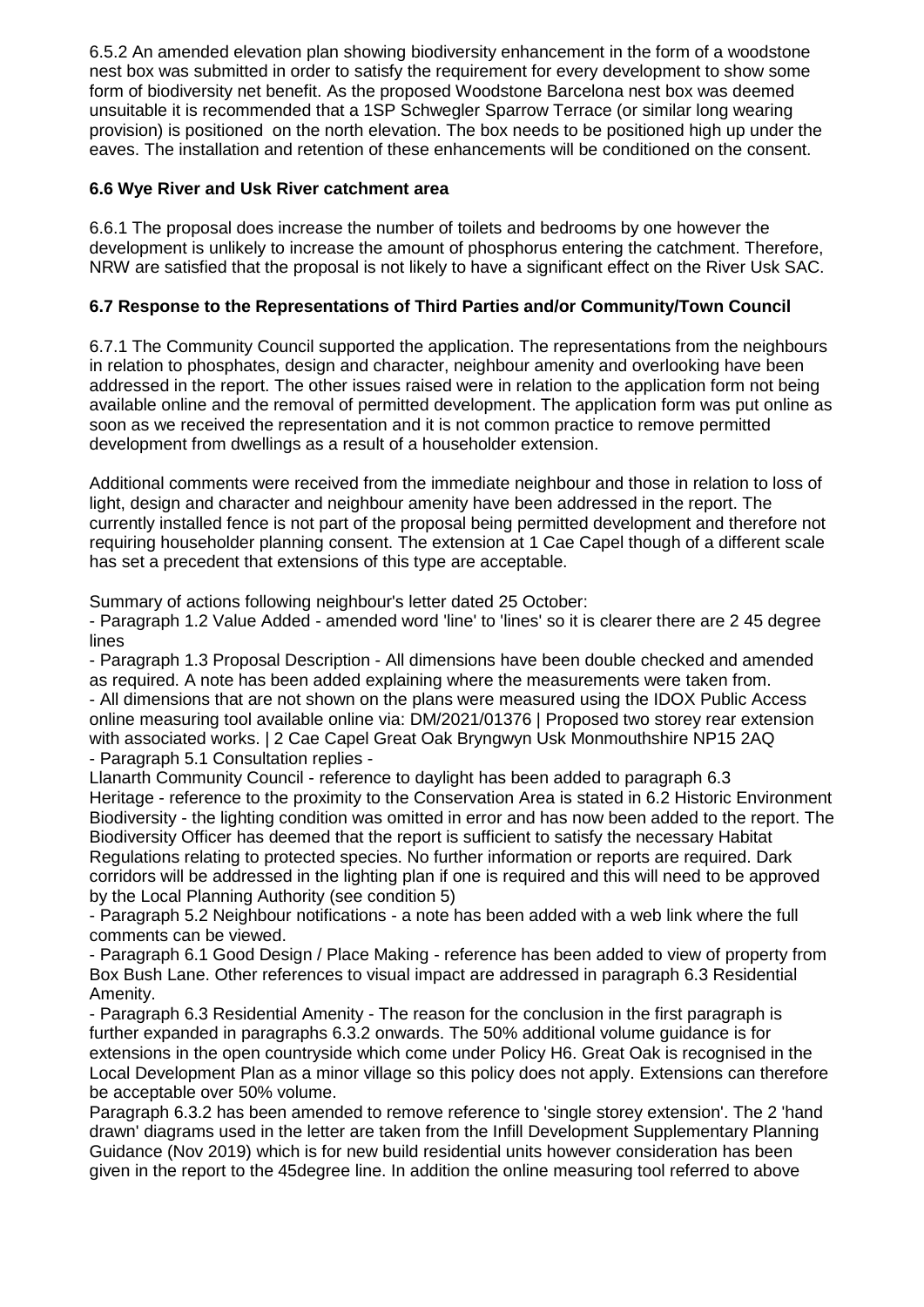was used to measure the 25degree line as well. It was found that the roof of the development was not above this line and therefore complied.

Overshadowing - a paragraph has been added to the report to address the daylight implications of the development - see paragraph 6.3.3. Given the scale of the development a full lighting assessment is not required. The diagram provided was produced by the neighbour and does not form part of the applicant's submission.

- Paragraph 6.4 Access/Highway Safety - given the scale of development control over construction traffic and development, in the form a construction transport management plan, was not deemed necessary. Any issues with highway safety during the development would need to be referred the Police.

- Paragraph 6.6 Wye River and Usk River Catchment area - wording has been amended to reflect the comments made by Natural Resources Wales.

- Paragraph 6.7 Response to the representatives of Third Parties and/or Community Town Council

- the report has been amended to note that the community council supported the application.

- With regard to the removal of Permitted Development Rights (Part 1) via condition, Welsh Government Circular 016/2014 *The Use of Planning Conditions for Development Management* sets out advice on such matters. The Town and Country Planning (General Permitted Development) Order 1995 (as amended) and the Town and Country Planning (Use Classes) Order 1987 (as amended) are designed to give or confirm a freedom from detailed control which will be acceptable in the great majority of cases. The advice in the circular is clear that save in exceptional circumstances, conditions should not be imposed which restrict either permitted development rights granted by development orders or future changes of use which the Use Classes Order would otherwise allow. It is not considered that there is any evidence that further works carried out under Part 1 would have a serious adverse effect on amenity or the environment. Therefore having regard to the 6 tests for conditions, as set out in the aforementioned Circular, the use of such a condition would not be necessary or reasonable in all other respects.

- Paragraph 6.9 Conclusion - due cognisance of all objections raised have been address either in the report or in this paragraph. The conclusion is the opinion of the Local Planning Authority in relation to the proposed development based on all the relevant documents/drawings.

# **6.8 Well-Being of Future Generations (Wales) Act 2015**

6.8.1 The duty to improve the economic, social, environmental and cultural well-being of Wales has been considered, in accordance with the sustainable development principle, under section 3 of the Well-Being of Future Generations (Wales) Act 2015 (the WBFG Act). In reaching this recommendation, the ways of working set out at section 5 of the WBFG Act have been taken into account and it is considered that this recommendation is in accordance with the sustainable development principle through its contribution towards one or more of the Welsh Ministers' wellbeing objectives set out in section 8 of the WBFG Act.

### **6.9 Conclusion**

6.9.1 Having regard to all material planning considerations as well as relevant local and national planning policy the proposal is considered to be acceptable subject to the conditions set out below.

# **7.0 RECOMMENDATION: APPROVE**

### **Conditions:**

1 This development shall be begun within 5 years from the date of this permission.

REASON: To comply with Section 91 of the Town and Country Planning Act 1990.

2 The development shall be carried out in accordance with the list of approved plans set out in the table below.